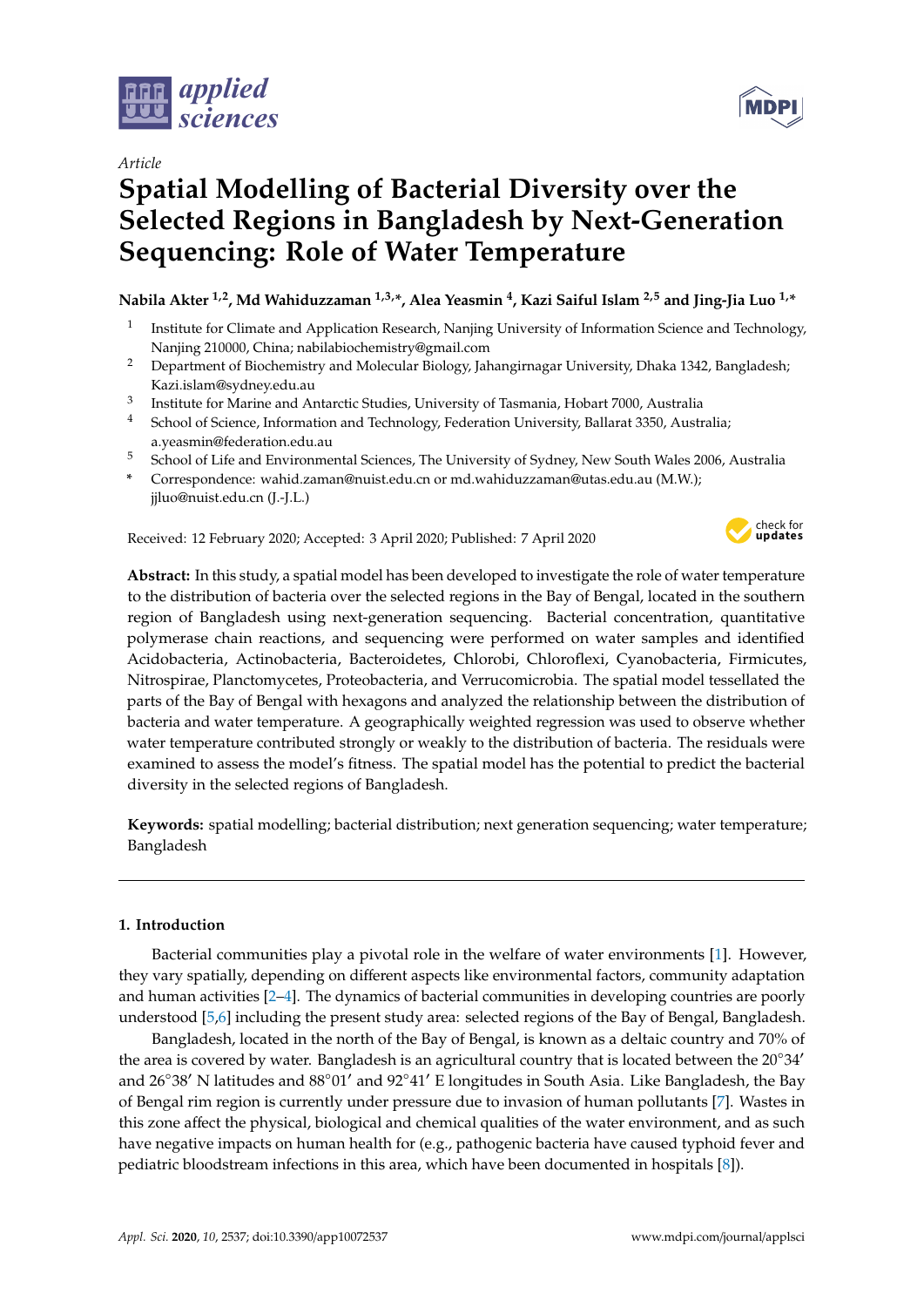Microbiota are the base of biogeochemical cycles [\[9\]](#page-7-4) and act as a pollutant biodegradation, so it is essential to assess a microbial community structure's changing nature in aquatic systems. The structures of bacterial communities are affected by the hydrodynamics of storm events [\[10\]](#page-7-5), physiochemical parameters, longitudinal distance, upstream inputs affects and fecal indicator bacteria concentrations. Further, bacterivory, substrate availability, variation in hydrological and nutrient conditions [\[11\]](#page-7-6), land use changes, distance from the pristine headwaters, rainfall and pH [\[12\]](#page-7-7) influence the structure of microbial communities in riverine environments.

Bacterial community diversity and dynamics, including pathogens [\[13\]](#page-7-8) and their impacts on water [\[4\]](#page-6-2), have been characterized through different molecular methods [\[14,](#page-7-9)[15\]](#page-7-10). Among different methods, the intensive application of next-generation sequencing (NGS) helps to explore the diversity, dynamics and sensitivity of microorganisms [\[12](#page-7-7)[,14](#page-7-9)[,16–](#page-7-11)[18\]](#page-7-12). [\[7\]](#page-7-2) studied the different bacterial diversities in physical ecosystems using 16S rRNA-based and independent culture studies approach where bacterial lineages were found without cultivated representatives.

NGS provides a powerful approach by which to explore the structure of bacterial communities [\[19\]](#page-7-13). Without prior cultivation, it is possible to get information about bacteria (phyla and family) from environmental samples, whereas NGS is a diagnostic method for direct detection [\[20\]](#page-7-14). In addition, NGS can be used for metagenomics studies [\[21\]](#page-7-15) and assessing the presence of microbiota in large rivers [\[12\]](#page-7-7). NGS methods could be a valuable tool in various water quality monitoring applications. They are useful for the development and assessment of molecular diagnostic tools to find the abundant bacterial indicators in water resources [\[22\]](#page-7-16).

Season-wise (e.g., winter, pre-monsoon, monsoon and post-monsoon) the water cycle in the Bangladesh region of the Bay of Bengal varies and shows different characteristics [\[5\]](#page-7-0). There are many people living around this area and, as such, this zone is controlled by both natural and human pressures. Most importantly, the diversity and dynamics of bacterial communities in this area are still not known [\[8\]](#page-7-3).

We directed this research to examine the distribution of bacterial communities and the impact of water temperature. To determine the bacterial distribution through the region, Illumina next-generation sequencing analyses [\[23](#page-7-17)[–25\]](#page-8-0) have been used to identify bacteria from water samples in the study region.

#### <span id="page-1-0"></span>**2. Methodology**

#### *2.1. Collection of Water Samples*

Sampling sites were selected across the northern part of the Bay of Bengal, south of Bangladesh (Figure [1\)](#page-2-0), based on geographical patterns and climate. The samples were collected from surface water and sub-layer water depth. The water samples were collected using a water sampler. Water (0.25–200 m depth) was selected for this study during the monsoon period (temp: 25–40 <sup>°</sup>C) from five geographically independent area (the western, middle and eastern sides of southern Bangladesh). These areas are different in terms of climate. Each water sample was bottled on the same day 0.5-L bottles. Water bottles were transported to the Laboratory of Microbiology, Jahangirnagar University, Dhaka, Bangladesh within 24 h and stored under dark conditions at  $20 \pm 2$  °C. We collected water samples from different areas and transported them via Eskey, in which environmental temperature is maintained. After arrival of samples at the laboratory, we processed them as quickly as possible under an aseptic condition in the bacterial culture media, then incubated them overnight. On the following day, we picked a single colony from the culture plate and kept it in a bacterial culture broth for large growth; this was left overnight in a water bath shaker at  $37 \degree C$ , then further processed according to bacterial concentration, quantitative polymerase chain reactions (qPCR) and NGS.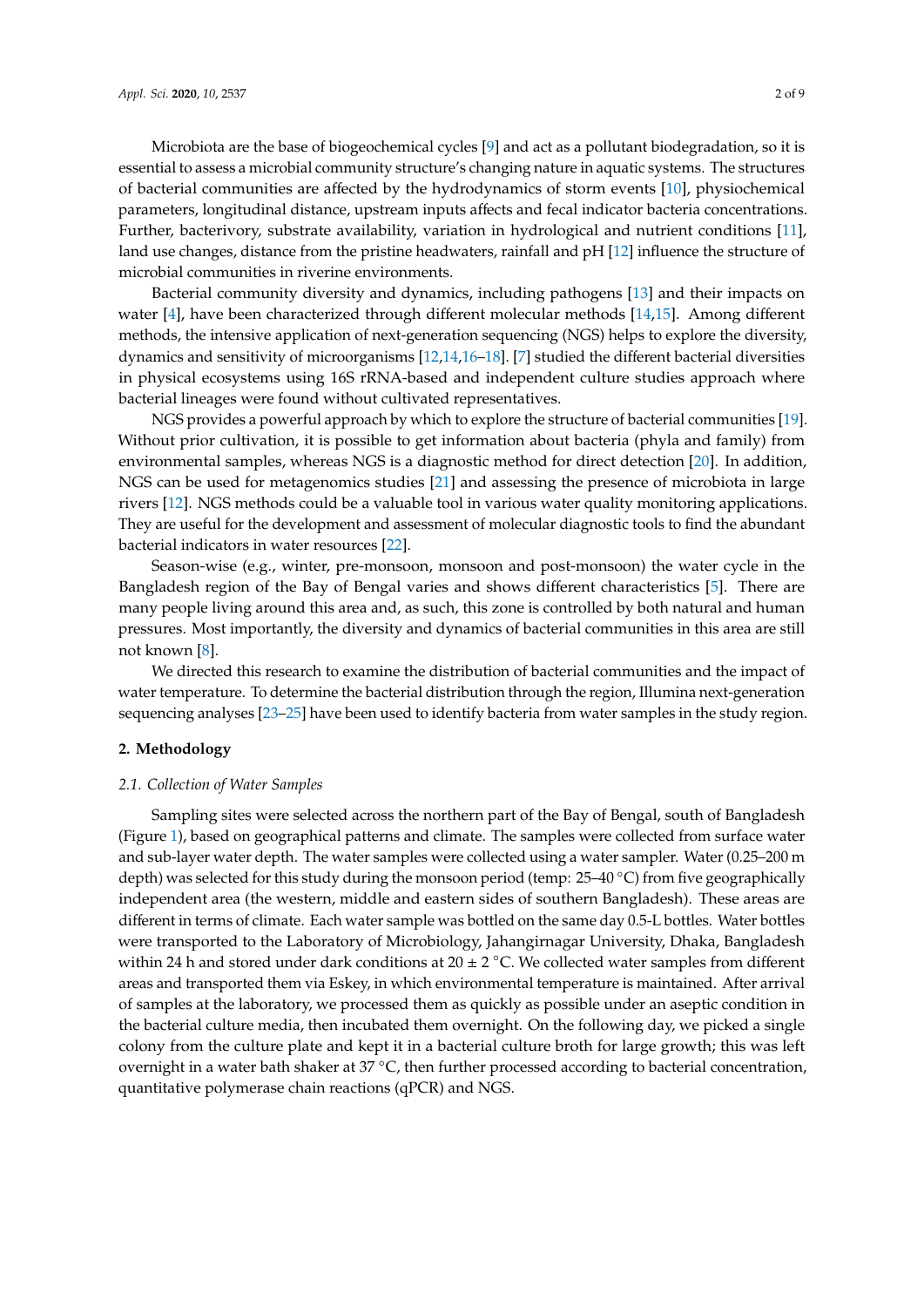<span id="page-2-0"></span>

**Figure 1.** Bacterial diversity (as number) over the Bay of Bengal region, Bangladesh. The highest and **Figure 1.** Bacterial diversity (as number) over the Bay of Bengal region, Bangladesh. The highest and lowest numbers of bacteria are shown as red and blue, respectively. lowest numbers of bacteria are shown as red and blue, respectively.

## *3.2. Spatial Modelling of Bacteria Distribution and Water Temperature 2.2. DNA Extraction and Next-Generation Sequencing*

Firstly, water samples (500 mL each from five sites) were collected from the selected regions in the Bay of Bengal. These samples were then sent to the laboratory and concentrated. The DNA extraction process (the DNA kit was formulated to isolate genomic DNA from water samples) continued about 3–4 h, then bacterial cells were collected. The concentration and purity of the template DNA were measured by a spectrophotometer). On average, 270 ng/µL of DNA were extracted from each sample ature data in each hexagon. Temperatures exceeding 29 °C were seen mostly in the study in the study area. and placed directly on the spectrophotometer.

The following steps were used for DNA extraction, following the method by [\[26\]](#page-8-1):

- a tube (2 mL) containing glass beads (ø0.1 and ø0.5 mm) was selected to store the water samples (membranes in 70% ethanol);
- suspension was centrifuged (at 8000 g) for 10 minutes;
- after centrifugation, the supernatant was redundant and the pellet was re-proscribed in pure  $\text{water} (200 \,\mu\text{L})$ ;
- the glass bead tube containing the membrane received resuspension;
- phenol-chloroform protocol was followed to perform the DNA extraction process as previously respectively. Magnetic low diversity coupled with a relatively high water  $\mathbf{r}$  and  $\mathbf{r}$  and  $\mathbf{r}$  water  $\mathbf{r}$  and  $\mathbf{r}$  are latitude with water  $\mathbf{r}$  and  $\mathbf{r}$  are latitude with  $\mathbf{r}$  and  $\mathbf{r}$ described by [\[13\]](#page-7-8);
- isopropanol containing 1 μL glycogen precipitated the template DNA at −20 °C for 30 minutes;
- the pellet was washed with  $70\%$  ethanol after centrifugation at  $15,000$  g for  $15$  minutes;
- after drying, the template DNA was finally dissolved in 30 µL TE buffer, and the concentration and purity of the template DNA were measured by a spectrophotometer (NanoDrop 2000, Thermo Fisher Scientific, Waltham, MA, USA) then stored at −20 ◦C for further analysis.

The bacterial concentration was calculated by considering all the dilution steps during the sample preparation and expressed as copies number per mL. A *t*-test was applied to determine the significance difference of the total 16S rRNA gene copy number in the water. The V3 hypervariable region of the 16S rRNA gene was amplified by nested PCR.

Only primers with an overall coverage above 75% for Bacteria were considered for primer pair analysis. All primers are available in probeBase, a comprehensive online database for rRNA-targeted oligonucleotides [\(www.microbial-ecology.net](www.microbial-ecology.net/probebase/)/probebase/). PCR primer pairs had previously been validated in the literature [\[27](#page-8-2)[,28\]](#page-8-3), and we used 341F- 5'CCTACGGGAGGCAGCAG3' and 534R-5'ATTACCG CGGCTGCTGG3'.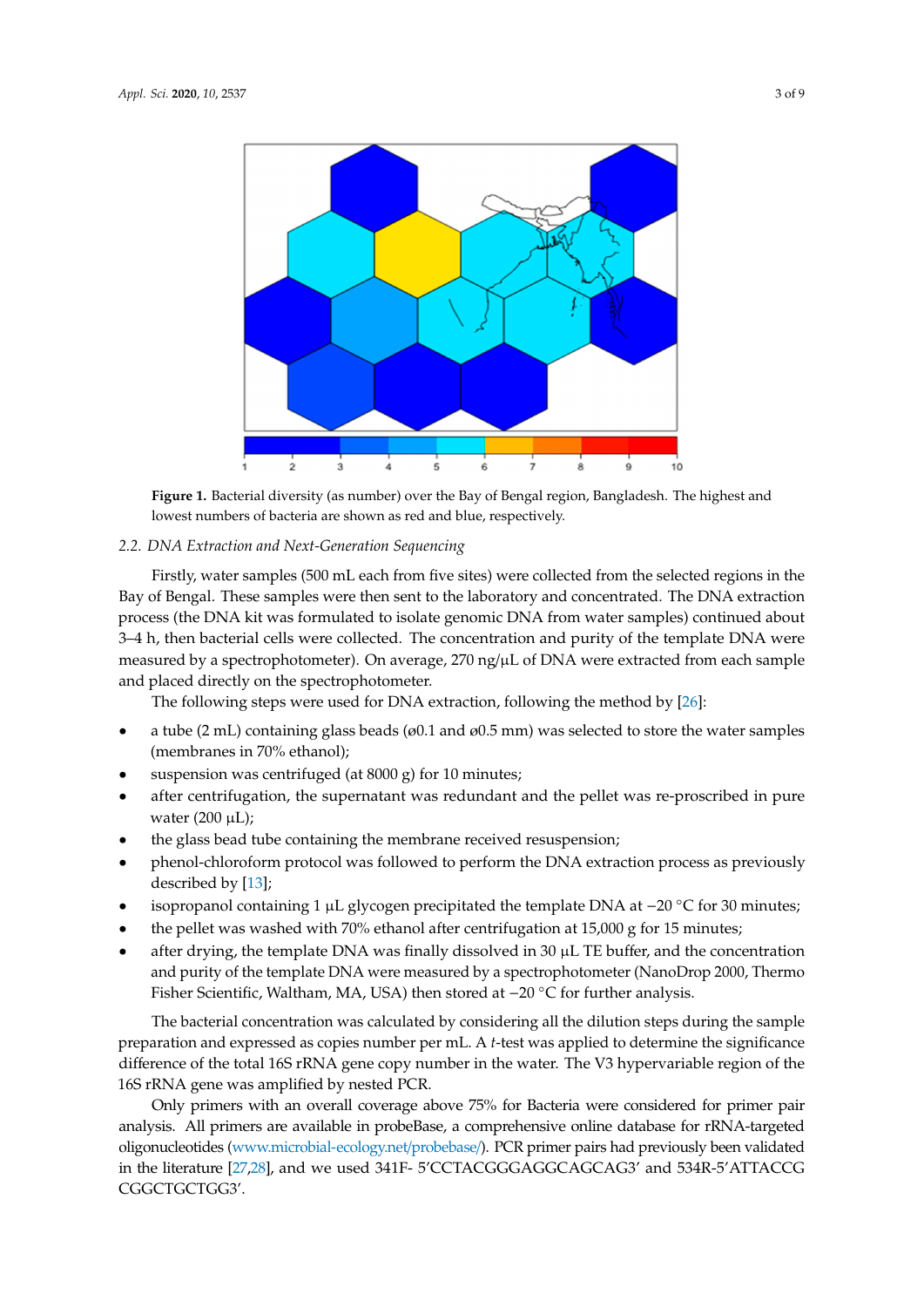Next-generation sequencing protocol were been followed for preparing the gene libraries, and the samples were quantified by the real-time quantitative PCR at a 95% confidence level. The preparation for this experiment followed the study of [\[12\]](#page-7-7), and the concentration of bacteria was calculated following the dilution steps during the preparation of samples.

The V3-V4 hypervariable region of the bacterial 16S rRNA gene (460-bp size on average) was amplified using primers. Each water bottle contained a distinct community structure at the phylum, class, genus and operational taxonomic unit (OTU) levels one day after bottling, and were class-dominated by γ-Proteobacteria. At the genus level, the dominant genera were Acinetobacter. A total of 141,497 qualified reads (ranging from 19,241 to 34,323 per DNA sample) were recovered. The predominant phylum was the Proteobacteria (43.6% of total 16s rRNAgene sequences).

On the Illumina MiSeq platform, samples were paired-end sequenced (low-quality sequences were removed) at a read length of 300 nt. Amplification and sequencing were achieved under negative control.

#### *2.3. Spatial Modelling and Geographical Weighted Regression for Bacterial Distribution*

A spatial model has been developed through hexagons which shows a number of grids in an area. In this research, we used hexagon tessellates, because many hexagons will cover a surface without overlapping or leaving any gaps. The most basic reason that regular hexagons tessellate is that the degree measure of the angle at each vertex is a divisor of 360.

Geographically weighted regression (GWR) is a technique that analyzes the variables in spatially and models their local relationships [\[29](#page-8-4)[,30\]](#page-8-5). GWR identifies spatial heterogeneities in regression models [\[31](#page-8-6)[–34\]](#page-8-7) of geo-referenced data. The development of GWR includes a number of techniques like local regression and smoothing, spatial autocorrelation, kernel bandwidths, generalized linear modelling and Bayesian GWR [\[35\]](#page-8-8). It is a combination of a generalized linear model and a standard linear model (SLM). SLM assumes that the response  $y$  is normally distributed for its expected value  $\mu$ with constant variance  $\sigma^2$ 

$$
yN(\mu, \sigma^2)
$$

while in turn,  $\mu$  can be expressed as a linear combination of *p* predictor variables  $x_1, x_2, \dots, x_p$ 

$$
\mu = \beta_0 + \beta_1 x_1 + \beta_2 x_2 + \cdots + \beta_p x_p.
$$

where  $\beta_0$ ,  $\beta_1$ ,  $\cdots$ ,  $\beta_p$  are regression coefficients.

The GWR extends the linear model

$$
\mu = \beta_0 W_0 + \beta_1 x_1 x w_1 + \beta_2 x_2 w_2 + \cdots + \beta_p x_p w_p.
$$

where W is a matrix of location-specific weights.

In this paper, the relationship between bacterial diversity and water temperature across the set of hexagons is shown, with providing a smooth fit.

#### *2.4. Model Validation*

We examined the residuals to assess the model's fitness. The difference between observed and predicted diversities determined the residuals in each hexagon, and residuals above or below zero indicated that the model under- or over-predicted the diversity, respectively.

#### **3. Results**

#### *3.1. Identification of Bacteria*

A number of five geographically independent areas (the western, middle and eastern sides of southern Bangladesh) were selected to identify the bacteria. The highest abundance of bacterial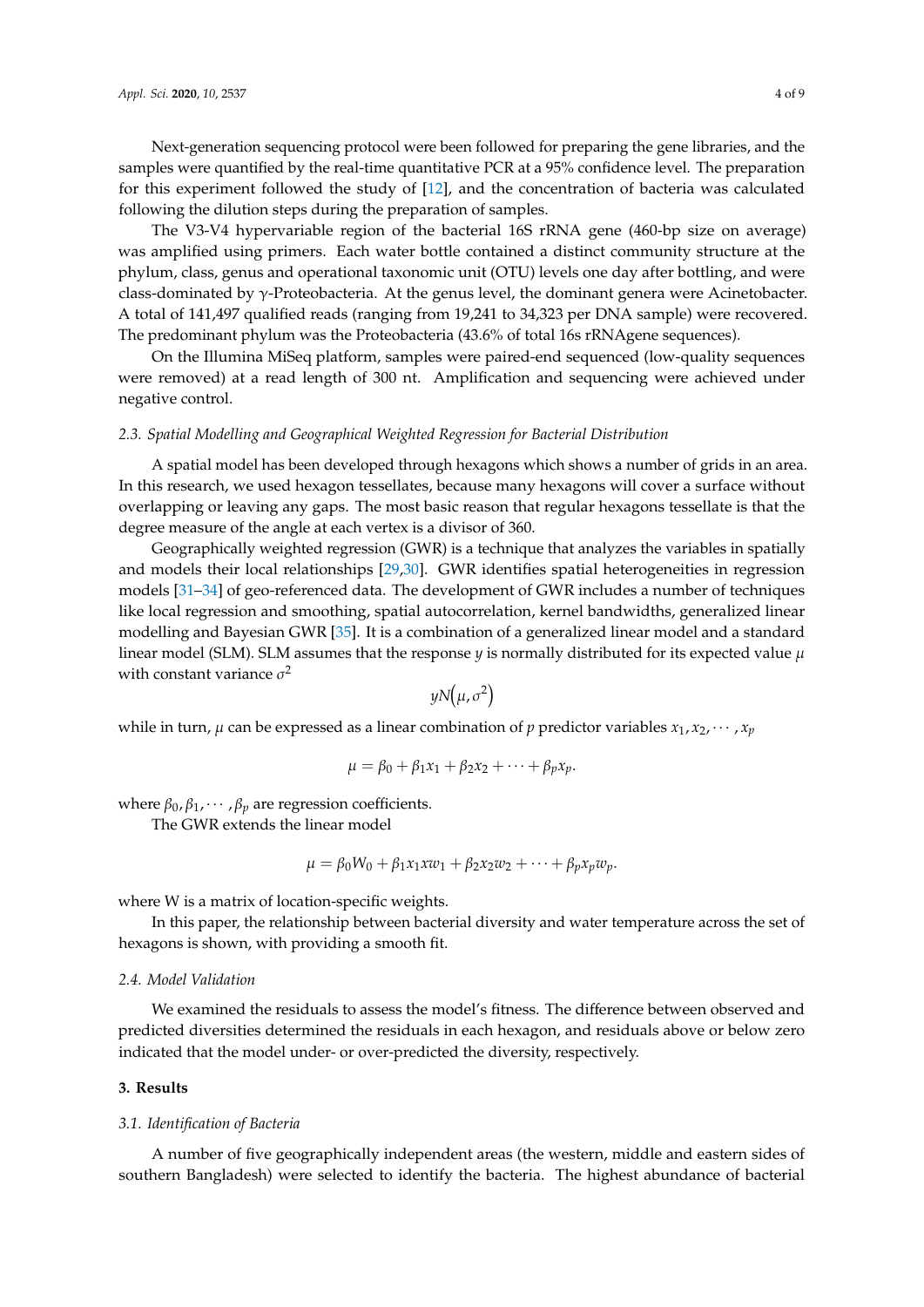groups found were based on the methodology described in Section [2,](#page-1-0) namely, Acidobacteria [N1], Bacteroidetes [N2], Actinobacteria [N3], Cyanobacteria [N4], Chlorobi [N5], Firmicutes [N6], Nitrospirae [N7], Chloroflexi [N8], Proteobacteria [N9], Planctomycetes [N10] and Verrucomicrobia [N11] (Table [1\)](#page-4-0). This bacterias are included in a spatial model to observe the influence of water temperature for their distribution.

<span id="page-4-0"></span>

| <b>Survey Zone</b>                 | Name of Bacteria                                                                                           |
|------------------------------------|------------------------------------------------------------------------------------------------------------|
| Zone-1 (Western side-Khulna)       | N1, N3, N2, N4, N6, N7, N10, N9, and N11.                                                                  |
| Zone-2 (Western side-Satkhira)     | N1, N4, N7, N9, N10, and N11.                                                                              |
| Zone-3 (Middle side-Bhola)         | N1, N3, N2, N5, N8, N4, N6, N7, and N10.                                                                   |
| Zone-4 (Eastern side-Chittagong)   | N1, N2, N3, N5, N4, N7, N10, N9, and N11.                                                                  |
| Zone -5 (Eastern side-Cox's Bazar) | N <sub>1</sub> , N <sub>3</sub> , N <sub>2</sub> , N <sub>4</sub> , N <sub>5</sub> , and N <sub>11</sub> . |

Table 1. Distribution of bacteria in survey site. N1 . . . N11 denote the name of the bacteria.

We created a spatial data framework in a statistical 'R' environment that tessellated the study area with hexagons and populated them with bacterial diversity. Hexagon tessellation was constructed using grid points with hexagon boundaries around each one. The area of each hexagon depended on the number of points (for example, more points means less hexagons). We obtained the number of observations per hexagon. Some hexagons showed many bacteria, while others contained few. The numbers of bacteria are shown in Figure [1.](#page-2-0) The highest numbers were observed in four hexagons, while the lowest was seen in six hexagons (Figure [1\)](#page-2-0).

#### *3.2. Spatial Modelling of Bacteria Distribution and Water Temperature*

Several studies have attempted to discover the relationship between bacterial distribution [\[3](#page-6-3)[,36\]](#page-8-9) and water temperature, but so far we are unaware of any studies that have attempted to perform an analysis for the selected Bay of Bengal region, Bangladesh, using a spatial model. For this reason, we attempted to investigate the relationship between bacterial distribution and water temperature by developing hexagons through a geographically weighted regression model. Firstly, we added water temperature data in each hexagon. Temperatures exceeding 29 ◦C were seen mostly in the study area.

Figure [2](#page-5-0) shows the relationship between bacterial distribution and water temperature in each hexagon, revealing the average water temperature within each hexagon. Water temperature and bacterial number data were analyzed and modelled to create a spatial polygon data frame. Importantly, the spatial information allowed relationships to be analyzed on a map. Here, the map displayed hexagons that were colored according to groups defined by a two-way table of bacterial diversity and water temperature using above- and below-median values. The median water temperature and number of bacteria calculated from the data were 28.2 ℃ and two, respectively. Red and blue hexagons indicated regions of high or low diversity and high or low water temperature, respectively. Magenta hexagons showed low diversity coupled with a relatively high water temperature, indicating regions with 'under-performing' bacteria numbers. Cyan hexagons showed high diversity coupled with relatively low temperatures, indicating regions with 'over-performing' bacterial numbers.

Relationships were detected between bacterial diversity and water temperature through the spatial GWR model, in particular with the local regression and the relationship between bacterial diversity and water temperature changes for different water temperature values (Figure [3\)](#page-5-1).

To assess the model fit, we examined the residuals. A residual was the difference between the observed and predicted diversity in each hexagon. Residuals above zero indicated that the model under-predicted the diversity, whereas residuals below zero indicated that the model over-predicted diversity. A histogram (Figure [4\)](#page-5-2) of the residuals showed the values were centered on zero. The left tails indicate that the model over-predicted diversity in some hexagons. The over-prediction can be associated with other environmental factors.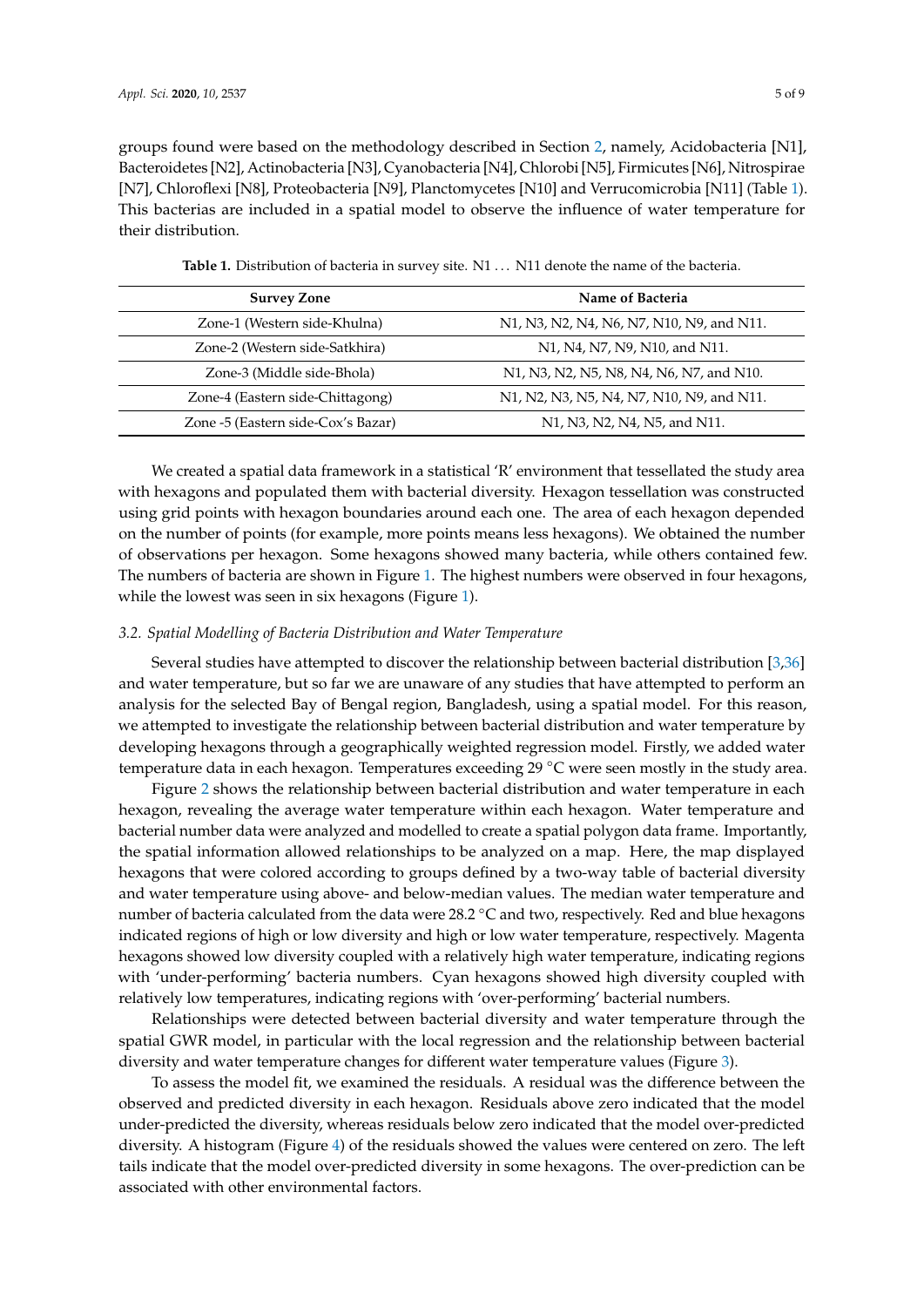<span id="page-5-0"></span>

Figure 2. Water temperature and bacterial diversity over the Bay of Bengal region, Bangladesh. Low , and high water temperatures with low and high bacterial diversity regions are shown in blue and red respectively, whereas low and high water temperatures with high bacterial diversity are shown in respectively, whereas low and high water temperatures with high bacterial diversity are shown in cyan.  $\frac{1}{\sqrt{2}}$  model, in particular with the local regression and the relationship between bacterial bacterial between bacterial  $\frac{1}{\sqrt{2}}$ 

<span id="page-5-1"></span>

**Figure 3.** Linear (black line) and local linear regressions (red line) between bacterial diversity and **Figure 3.** Linear (black line) and local linear regressions (red line) between bacterial diversity and water temperature. The relationship between bacterial diversity (x-axis) and water temperature (y-water temperature. The relationship between bacterial diversity (x-axis) and water temperature (y-axis) changes for different values of water temperature.

<span id="page-5-2"></span>

**Figure 4.** Histogram of geographically weighted regression (GWR) residuals. A residual (x-axis) is the **Figure 4.** Histogram of geographically weighted regression (GWR) residuals. A residual (x-axis) is the difference between the observed and predicted diversity number (y-axis) in each hexagon. Residuals difference between the observed and predicted diversity number (y-axis) in each hexagon. Residuals above or below two indicates that the model under-predicted or over-predicted or over-predicted or over-predict above or below two indicate that the model under-predicted or over-predicts the diversity, respectively.<br>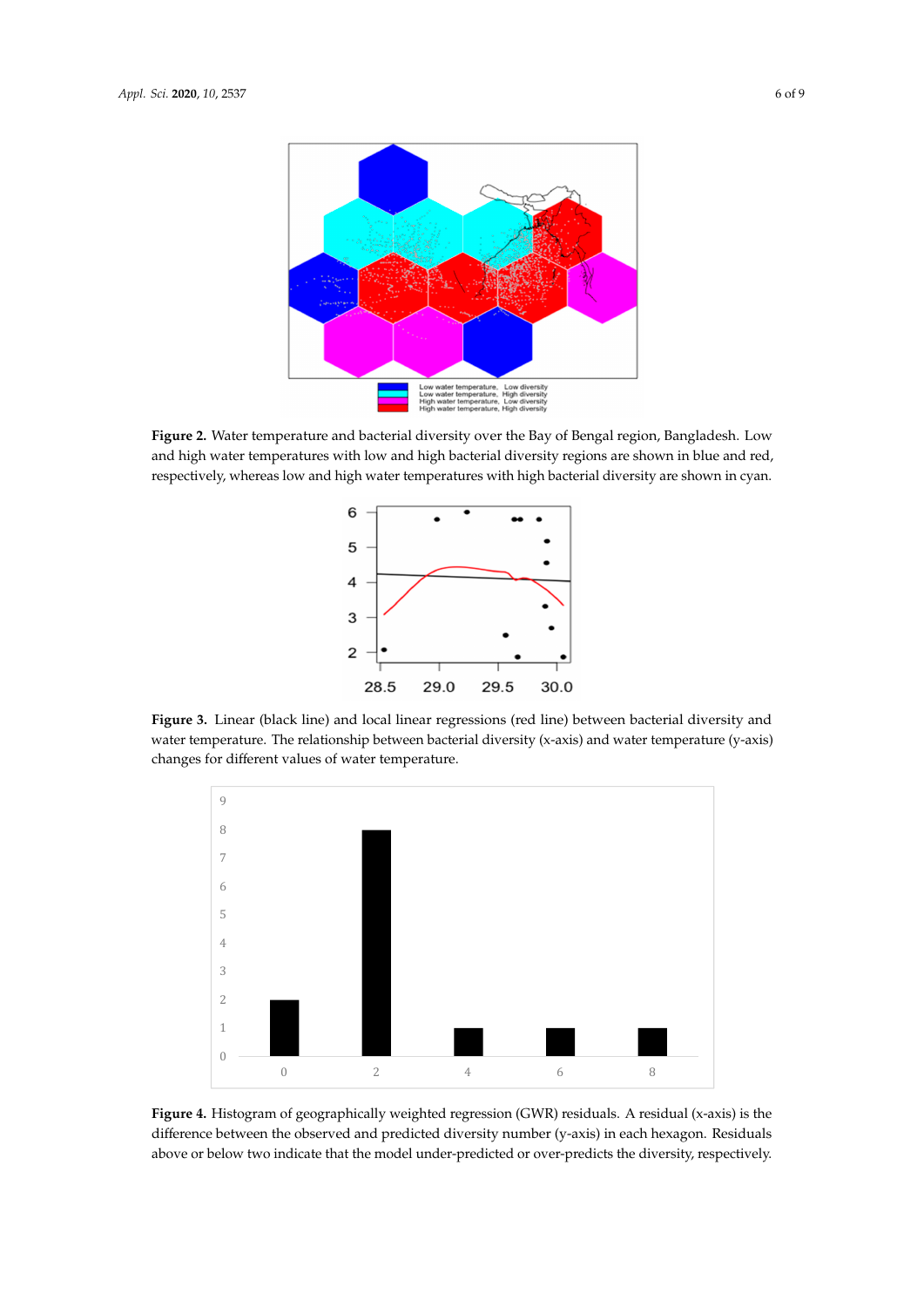#### **4. Discussion and Conclusions**

The bacterial community in the selected regions of the Bangladesh region of the Bay of Bengal experienced eutrophication and stressors from the biological and chemical pollutants due to anthropogenic pressure. On the other hand, the physical singularity of the water cycle in this region had several benefits [\[2\]](#page-6-1). High abundances of Acidobacteria, Bacteroidetes, Actinobacteria, Cyanobacteria, Chlorobi, Firmicutes, Nitrospirae, Chloroflexi, Proteobacteria, Planctomycetes and Verrucomicrobia were found in the water samples in the study area. These bacteria play an important role in maintaining the region; for example, Actinobacteria maintains the quality of the water by moldering organic carbon and remediating pollutants, while Cyanobacteria keeps the water environment safe [\[5\]](#page-7-0).

The diversity of the bacterial community in the Bay of Bengal, Bangladesh, was quantified in this study according to bacterial concentration, qPCR and NGS. After extraction, the raw sequences were checked for initial quality and reads in fast QC pipelines. For the quality trimming of reads, Sickle software was used. Assembling of 16S rRNA sequences into operational taxonomic units (OTUs) and removal of singleton OTUs were performed using MICCA OTU [\[37\]](#page-8-10). We used a spatial model through a geographically weighted regression approach to fit the bacterial diversity into hexagons. The distribution of bacterial diversity and water temperature was approximated using hexagon tessellation. The relationship between bacterial diversity and water temperature was determined through GWR. Furthermore, GWR was used to predict the diversity of the study area. Calculation of residuals was applied to assess the model's fitness.

We allocated a number of 13 hexagons over the study area to determine the relationship between water temperature and bacterial diversity. We found that the highest 31% of hexagons consisted of a high water temperature and high diversity. On the other hand, low water temperature and low intensity were seen in 23% of hexagons. The model fitness was assessed by calculating residuals.

There is currently no spatial model work available utilizing hexagons to determine diversity in the Bay of Bengal, Bangladesh, so a statistical spatial forecast model using a geographical weighted regression approach was applied here and found that this model has potential in forecasting bacterial diversity.

**Author Contributions:** Conceptualization, N.A. and M.W.; Methodology, N.A., M.W., A.Y., K.S.I. and J.-J.L.; Software, N.A., A.Y and M.W.; Validation, K.S.I. and M.W.; Formal Analysis, N.A. and M.W.; Writing—Original Draft Preparation, N.A. and M.W.; Writing—Review & Editing, N.A., M.W., A.Y., K.S.I. and J.-J.L.; Visualization, N.A., A.Y. and M.W; Supervision, M.W., K.S.I. and J.-J.L.; Funding Acquisition, M.W. and J.-J.L. All authors have read and agreed to the published version of the manuscript.

**Funding:** This research received no external funding. M. Wahiduzzaman has been supported by a Postdoctoral Fellowship from Nanjing University of Information Science and Technology (NUIST), China. A Jahangirnagar University scholarship supported Nabila Akter and data are available from her upon request. Jing-Jia Luo was supported by "The Startup Foundation for Introducing Talent of NUIST".

**Acknowledgments:** Authors are grateful to two anonymous reviewers for their constructive review that significantly improved the manuscript.

**Conflicts of Interest:** The authors declare no conflict of interest.

#### **References**

- <span id="page-6-0"></span>1. Griffiths, R.I.; Whiteley, A.S.; O'Donnell, A.G.; Bailey, M.J. Rapid method for coextraction of DNA and RNA from natural environments for analysis of ribosomal DNA- and rRNA-based microbial community composition. *Appl. Environ. Microbiol.* **2000**, *66*, 5488–5491. [\[CrossRef\]](http://dx.doi.org/10.1128/AEM.66.12.5488-5491.2000) [\[PubMed\]](http://www.ncbi.nlm.nih.gov/pubmed/11097934)
- <span id="page-6-1"></span>2. Newton, R.J.; Jones, S.E.; Eiler, A.; McMahon, K.D.; Bertilsson, S. A guide to the natural history of freshwater Lake bacteria. *Microbiol. Mol. Biol. Rev.* **2011**, *75*, 14–49. [\[CrossRef\]](http://dx.doi.org/10.1128/MMBR.00028-10) [\[PubMed\]](http://www.ncbi.nlm.nih.gov/pubmed/21372319)
- <span id="page-6-3"></span>3. Wang, L.; Zhang, J.; Li, H.; Yang, H.; Peng, C.; Peng, Z.; Lu, L. Shift in the microbial community composition of surface water and sediment along an urban river. *Sci. Total Environ.* **2018**, *627*, 600–612. [\[CrossRef\]](http://dx.doi.org/10.1016/j.scitotenv.2018.01.203)
- <span id="page-6-2"></span>4. Guo, X.P.; Yang, Y.; Niu, Z.; Lu, D.P.; Zhu, C.H.; Feng, J.N.; Hou, L. Characteristics of microbial community indicate anthropogenic impact on the sediments along the Yangtze Estuary and its coastal area. *China. Sci. Total Environ.* **2019**, *648*, 306–314. [\[CrossRef\]](http://dx.doi.org/10.1016/j.scitotenv.2018.08.162) [\[PubMed\]](http://www.ncbi.nlm.nih.gov/pubmed/30121030)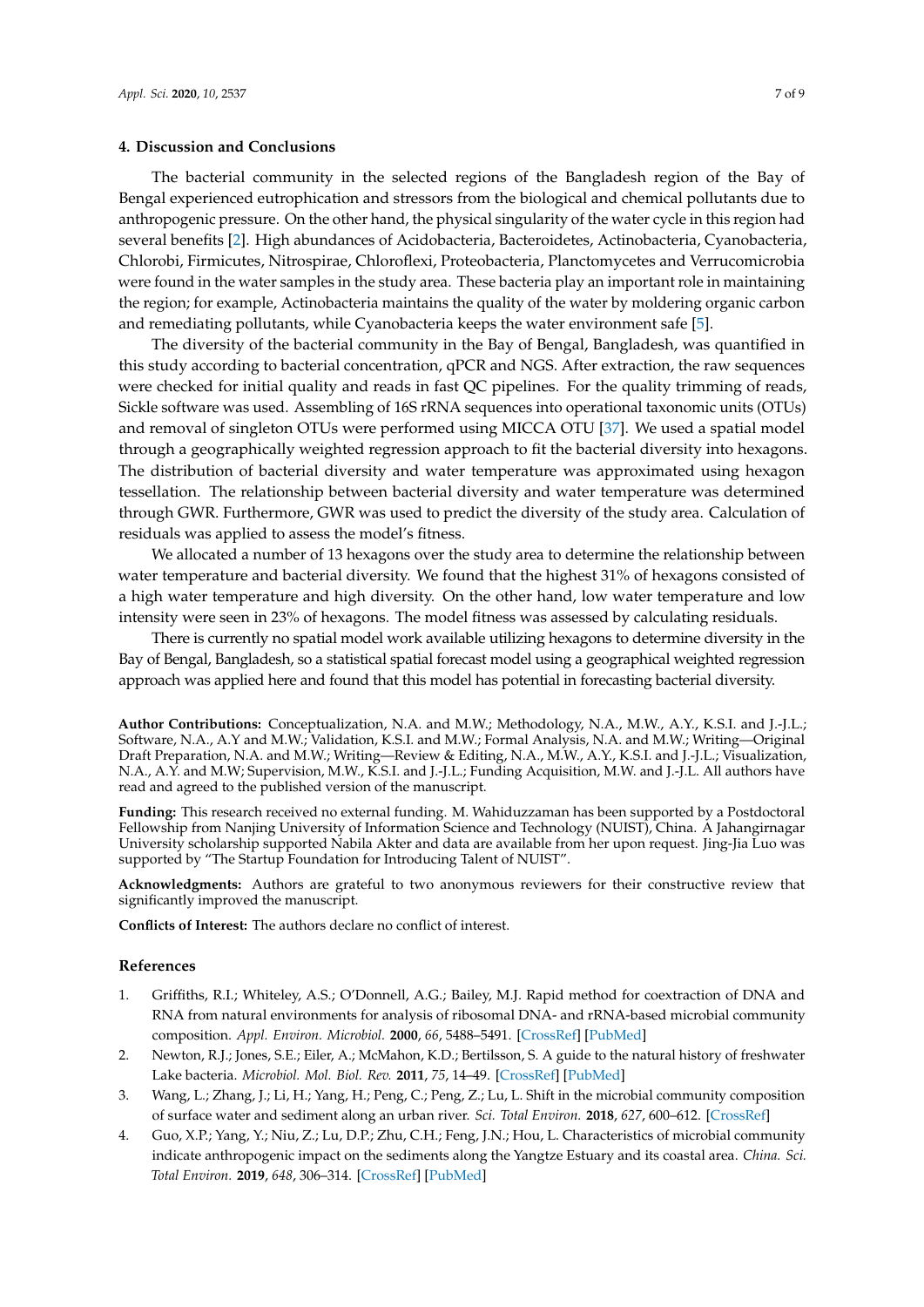- <span id="page-7-0"></span>5. Pajares, S.; Bohannan, B.J.M.; Souza, V. The role of microbial communities in tropical ecosystems. *Front. Microbiol.* **2016**, *7*, 1805. [\[CrossRef\]](http://dx.doi.org/10.3389/fmicb.2016.01805) [\[PubMed\]](http://www.ncbi.nlm.nih.gov/pubmed/27891123)
- <span id="page-7-1"></span>6. Abia, A.L.K.; Ubomba-Jaswa, E.; Momba, M.N.B. Competitive survival of Escherichia coli, Vibrio cholerae, Salmonella typhimurium and Shigella dysenteriae in riverbed sediments. *Microb. Ecol.* **2016**, *72*, 881–889. [\[CrossRef\]](http://dx.doi.org/10.1007/s00248-016-0784-y) [\[PubMed\]](http://www.ncbi.nlm.nih.gov/pubmed/27193001)
- <span id="page-7-2"></span>7. Azmuda, N.; Rahman, M.Z.; Madsen, M.S.; Khan, S.I.; Birkeland, N. Prevalence of a Novel Division-Level Bacterial Lineage in Lake Dhanmondi, Dhaka, Bangladesh, as Revealed by Deep Sequencing of 16S rRNA Gene Amplicons. *Curr Microbiol.* **2012**, *65*, 356–360. [\[CrossRef\]](http://dx.doi.org/10.1007/s00284-012-0165-9)
- <span id="page-7-3"></span>8. Krishnankutty, S.P.; Muraleedharan, M.; Perumal, R.C.; Michael, S.; Benny, J.; Balan, B.; Thomas, G. Next-generation sequencing analysis reveals high bacterial diversity in wild venomous and non-venomous snakes from India. *J. Venom. Anim. Toxins Incl. Trop. Dis.* **2018**, *24*, 4–47. [\[CrossRef\]](http://dx.doi.org/10.1186/s40409-018-0181-8)
- <span id="page-7-4"></span>9. Wetzel, R.G. *Limnology: Lake and River Ecosystems*; Academic Press: London, UK, 2001.
- <span id="page-7-5"></span>10. Ulrich, N.; Rosenberger, A.; Brislawn, C.; Wright, J.; Kessler, C.; Toole, D.; Lamendella, R. Restructuring of the aquatic bacterial community by hydric dynamics associated with superstorm sandy. *Appl. Environ. Microbiol.* **2016**, *82*, 3525–3526. [\[CrossRef\]](http://dx.doi.org/10.1128/AEM.00520-16)
- <span id="page-7-6"></span>11. Simek, K.; Pernthaler, J.; Weinbauer, M.G.; Hornak, K.; Dolan, J.R.; Nedoma, J.; Amann, R. Changes in bacterial community composition and dynamics and viral mortality rates associated with enhanced flagellate grazing in a mesoeutrophic reservoir. *Appl. Environ. Microbiol.* **2001**, *67*, 2723–2733. [\[CrossRef\]](http://dx.doi.org/10.1128/AEM.67.6.2723-2733.2001)
- <span id="page-7-7"></span>12. Staley, C.; Unno, T.; Gould, T.J.; Jarvis, B.; Phillips, J.; Cotner, J.B.; Sadowsky, M.J. Application of Illumina next-generation sequencing to characterize the bacterial community of the Upper Mississippi River. *J. Appl. Microbiol.* **2013**, *115*, 1147–1158. [\[CrossRef\]](http://dx.doi.org/10.1111/jam.12323) [\[PubMed\]](http://www.ncbi.nlm.nih.gov/pubmed/23924231)
- <span id="page-7-8"></span>13. Sagova-Mareckova, M.; Cermak, L.; Novotna, J.; Plhackova, K.; Forstova, J.; Kopecky, J. Innovative methods for soil DNA purification tested in soils with widely differing characteristics. *Appl. Environ. Microbiol.* **2008**, *74*, 2902–2907. [\[CrossRef\]](http://dx.doi.org/10.1128/AEM.02161-07) [\[PubMed\]](http://www.ncbi.nlm.nih.gov/pubmed/18344341)
- <span id="page-7-9"></span>14. Shrestha, R.G.; Tanaka, Y.; Malla, B.; Bhandari, D.; Tandukar, S.; Inoue, D.; Haramoto, E. Next-generation sequencing identification of pathogenic bacterial genes and their relationship with fecal indicator bacteria in different water sources in the Kathmandu Valley, Nepal. *Sci. Total Environ.* **2017**, *601–602*, 278–284. [\[CrossRef\]](http://dx.doi.org/10.1016/j.scitotenv.2017.05.105) [\[PubMed\]](http://www.ncbi.nlm.nih.gov/pubmed/28558276)
- <span id="page-7-10"></span>15. Inkinen, J.; Jayaprakash, B.; Santo Domingo, J.W.; Keinänen-Toivola, M.M.; Ryu, H.; Pitkänen, T. Diversity of ribosomal 16S DNA- and RNA-based bacterial community in an office building drinking water system. *J. Appl. Microbiol.* **2016**, *120*, 1723–1738. [\[CrossRef\]](http://dx.doi.org/10.1111/jam.13144)
- <span id="page-7-11"></span>16. Di Bella, J.M.; Bao, Y.; Gloor, G.B.; Burton, J.P.; Reid, G. High throughput sequencing methods and analysis for microbiome research. *J. Microbiol. Methods* **2013**, *95*, 401–414. [\[CrossRef\]](http://dx.doi.org/10.1016/j.mimet.2013.08.011)
- 17. Caporaso, G.; Lauber, C.; Walters, W.; Berg-Lyons, D.; Huntley, J.; Fierer, N.; Owens, S.; Betley, J.; Fraser, L.; Bauer, M.; et al. Ultra-high-throughput microbial community analysis on the Illumina HiSeq and MiSeq platforms. *ISME J.* **2012**, *6*, 1621–1624. [\[CrossRef\]](http://dx.doi.org/10.1038/ismej.2012.8)
- <span id="page-7-12"></span>18. Cody, W.L.; Wilson, J.W.; Hendrixson, D.R.; McIver, K.S.; Hagman, K.E.; Ott, C.M.; Schurr, M.J. Skim milk enhances the preservation of thawed −80 degrees C bacterial stocks. *J. Microbiol. Methods* **2008**, *75*, 135–138. [\[CrossRef\]](http://dx.doi.org/10.1016/j.mimet.2008.05.006)
- <span id="page-7-13"></span>19. Salipante, S.J.; Kawashima, T.; Rosenthal, C.; Hoogestraat, D.R.; Cummings, L.A.; Sengupta, D.J.; Hoffman, N.G. Performance comparison of Illumina and Ion Torrent next generation sequencing platforms for 16S rRNA-based bacterial community profiling. *Appl. Environ. Microbiol.* **2014**, *80*, 7583–7591. [\[CrossRef\]](http://dx.doi.org/10.1128/AEM.02206-14)
- <span id="page-7-14"></span>20. Begg, A.P.; Todhunter, K.; Donahoe, S.L.; Krockenberger, M.; Slapeta, J. Severe amoebic placentitis in a horse caused by an Acanthamoeba hatchetti isolate identified using next-generation sequencing. *J. Clin. Microbiol.* **2014**, *52*, 3101–3104. [\[CrossRef\]](http://dx.doi.org/10.1128/JCM.01071-14)
- <span id="page-7-15"></span>21. Nowrousian, M. Next-generation sequencing techniques for eukaryotic microorganisms: Sequencing-based solutions to biological problems. *Eukaryotic Cell* **2010**, *9*, 1300–1310. [\[CrossRef\]](http://dx.doi.org/10.1128/EC.00123-10)
- <span id="page-7-16"></span>22. Vierheilig, J.; Savio, D.; Ley, R.E.; Mach, R.L.; Farnleitner, A.H.; Reischer, G.H. Potential applications of next generation DNA sequencing of 16S rRNA gene amplicons in microbial water quality monitoring. *Water Sci. Technol. A J. Int. Assoc. Water Pollut. Res.* **2015**, *72*, 1962–1972. [\[CrossRef\]](http://dx.doi.org/10.2166/wst.2015.407) [\[PubMed\]](http://www.ncbi.nlm.nih.gov/pubmed/26606090)
- <span id="page-7-17"></span>23. Sala-Comorera, L.; Anicet, R.; Blanch, A.; Casanovas-Massana, A.; García-Aljaro, C. Traceability of different brands of bottled mineral water during shelf life, using PCR-DGGE and next generation sequencing techniques. *Food Microbiol.* **2019**, *82*, 1–10. [\[CrossRef\]](http://dx.doi.org/10.1016/j.fm.2019.01.006) [\[PubMed\]](http://www.ncbi.nlm.nih.gov/pubmed/31027761)